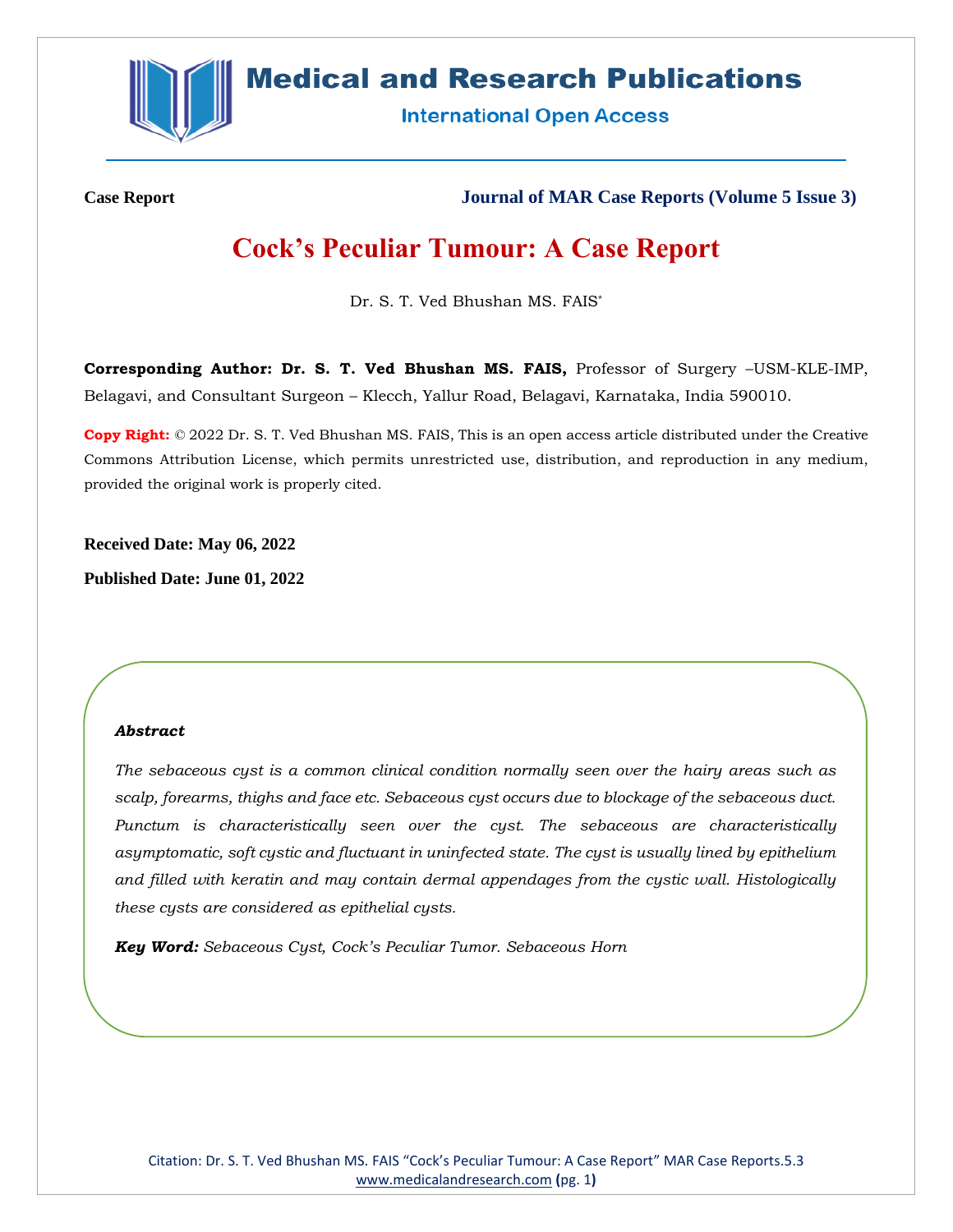#### **Journal of MAR Case Reports (Volume 5 Issue 3)**

## **Introduction**

Sebaceous glands are present over the body subcutaneously placed. The sebaceous cyst occurs due to blockage of sebaceous duct. Punctum is black colored (necrosed) part of the skin over the cyst which is attached with underlying cyst. Whenever the cyst gets infected, the cyst becomes painful, consistency becomes firm and sometimes it can rupture discharging its contents. Complications of sebaceous cyst can be infection, rupture, cock's peculiar tumor and sebaceous horn etc. (1)

We report a case of Cock's peculiar tumor over the right thigh in a 58 yrs. old man which was surgically excised after routine investigations.

#### **Case Report**

A 58 years old man was admitted with the history of pain less swelling over the right mid-thigh since five years, which was insidious in onset and slowly increasing in size to the present size. There was no history of pain, difficulty in walking and there was only discharge of thin pus since 3 days which brought him to the hospital. The patient was a known hypertensive on regular medication. On examination: The patient was a middle aged man in good health with stable vital signs and afebrile. BP – 140/40 mmHg and pulse 78/minute.

## **Local Examination:**

There was a spherical swelling around 8-10 cm over the right lower thigh. Skin was normal with pus discharge from the punctum. The swelling was mobile and not fixed to the underlying thigh muscles.

A clinical diagnosis of INFECTED SEBACEOUS CYST was made and all routine was done.

#### **Investigations:**

Hb - 14.5, RBC - 4.40, WBC - 6200, PLATELET - 137000, N - 45, L - 50, E - 2, M - 3.

Urine - NAD, micro crystals - Calcium Oxalate +.

HIV - Negative, HbSAG - Negative.

Sodium - 139, Potassium - 3.90, Chloride - 109, RBS - 84.7, Urea 29.9, Creatinine - 1.10.

ECG - within normal limits, Chest X-ray – NAD.

Citation: Citation: Dr. S. T. Ved Bhushan MS. FAIS "Cock's Peculiar Tumour: A Case Report" MAR Case Reports.5.3 [www.medicalandresearch.com](http://www.medicalandresearch.com/) **(**pg. 2**)**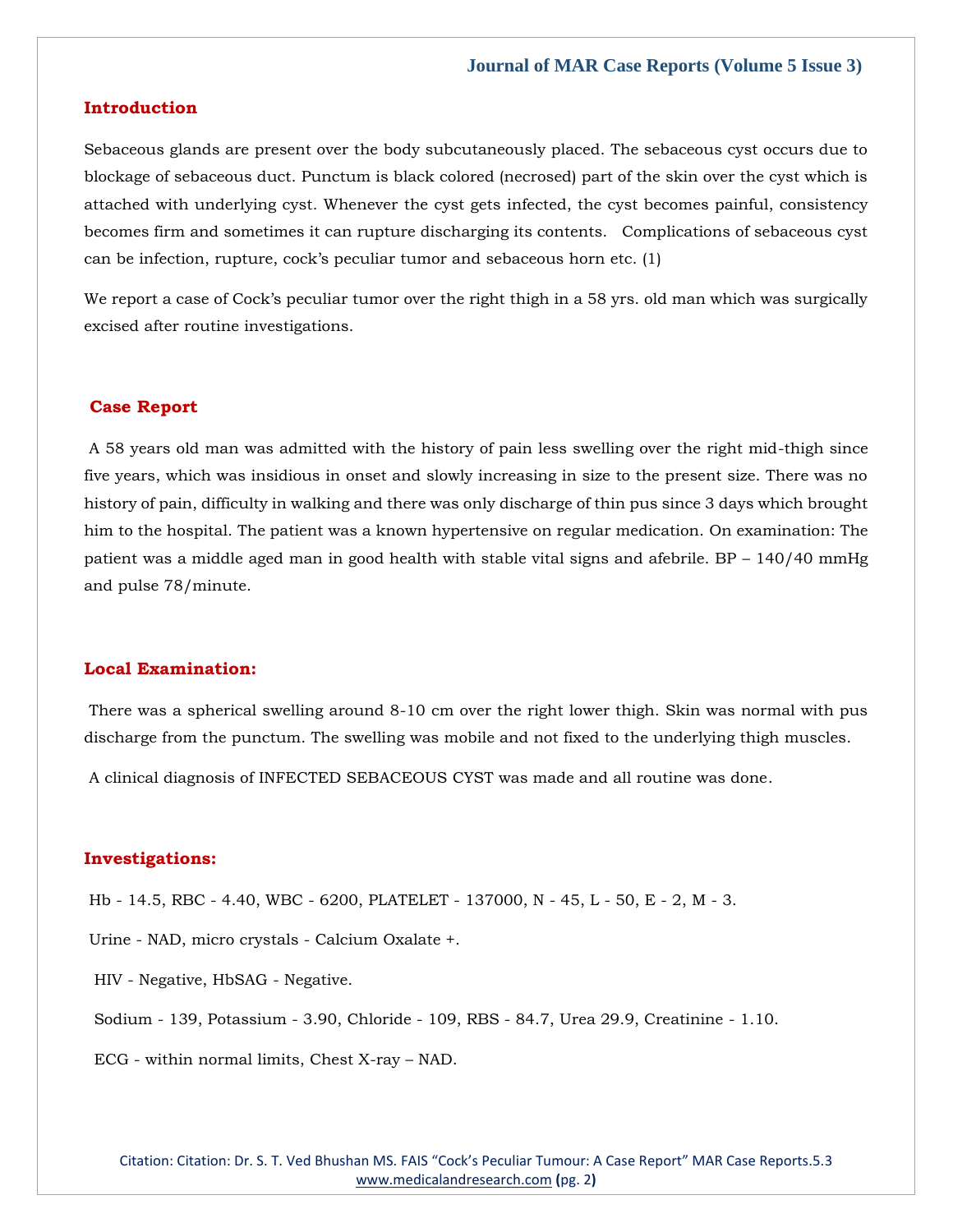# **Journal of MAR Case Reports (Volume 5 Issue 3)**

## **Operation Notes**

The patient was given pre-operative antibiotic of ceftriaxone 1 gm IV before surgery. The patient was given short general anesthesia without intubation. The part was painted / cleaned and draped.

Surgical incision made around the lower part of the cyst. Careful dissection was carried out and the cyst was excised completely. The surgical incision was closed in layers. No drain was kept. The postoperative period was uneventful patient was discharged on 6th post- operative day. Figure 1, 2 and 3 shows the stages of the operation.



**Fig1:** Showing Operative Procedure **Fig 2:** Showing excised specimen







**Fig 3:** Showing size of the specimen **Fig4:** Showing cut open with impacted Sebum)

Citation: Citation: Dr. S. T. Ved Bhushan MS. FAIS "Cock's Peculiar Tumour: A Case Report" MAR Case Reports.5.3 [www.medicalandresearch.com](http://www.medicalandresearch.com/) **(**pg. 3**)**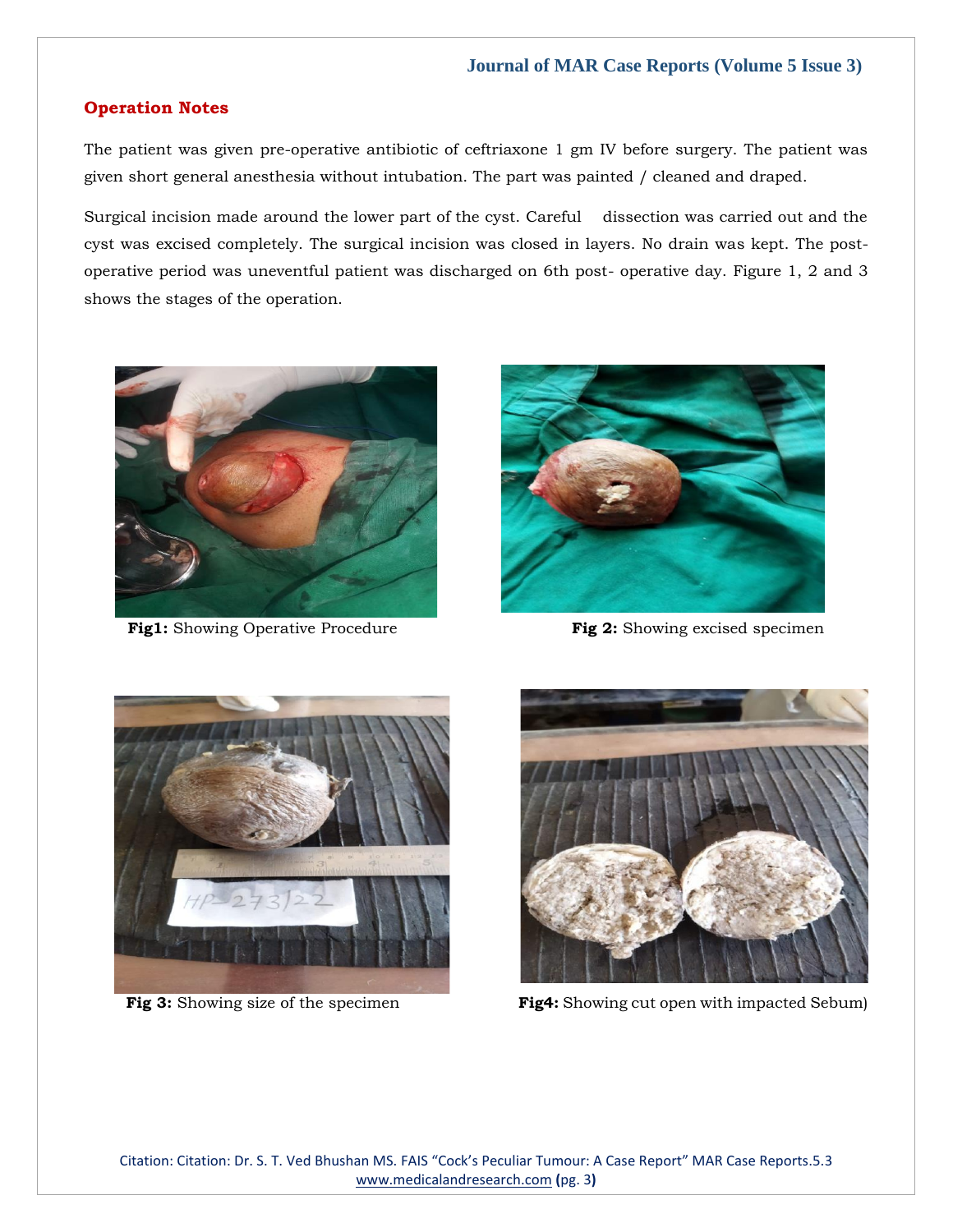## **Discussion**

Sebaceous cyst is a common clinical condition occurring over the hairy area predominantly seen on the scalp, face, thigh etc.

Histologically Sebaceous cyst is a type of epithelial cyst. Epithelial cysts are formed by the invagination and expansion of the epidermal skin or epithelium of the hair follicle.

Epithelial cysts are categorized based on the content of the cyst and epithelial lining.

a) Epidermoid Cyst.

- b) Dermoid Cyst.
- c) Pillar Cyst.
- d) Steoto cystoma (2).

Steotocystoma are true sebaceous cyst which has epithelial lining of the ductal wall of the Sebaceous gland. Clinical features are slow growing swelling with punctum, asymptomatic, initially and symptomatic and symptoms such as painful when infected (3).

Cock's peculiar tumor was first described by Edward Cock in 1852.

It is an ulcero proliferative type of pillar epithelial cyst. Histopathological features are inflammatory cell infiltrate, pilo sebaceous proliferation, celluar atypia. Common creative feature are inflammation and trauma to the pillar cyst (4).

Management of sebaceous (epithelial cyst) is surgical excision. It is done by conventional elliptical excision under suitable anesthesia. As we have done in our case. Once the cyst is completely excised the cavity is thoroughly irrigated with normal saline and dilute betadine solution. Once the cyst is excised the incision was closed in layers (5).

Earliest case report of Cock's peculiar tumor was reported in 1989 by C B Bunker et al (6).

Sebaceous horn a variant of sebaceous cyst was reported by Sanjay Saraf et al in 2007 (7).

Cock's peculiar tumor of the scalp was reported by Sujit Kumar et al in 2013 (8).

In our case histopathological examination was reported as cystic lesion, 9 x 7 x 5 cm. Punctum was seen with sebum. Cut section showed pultaceous material thick and compact as shown in the figure 4. Section of the cyst wall showed features suggestive of EPIDERMAL CYST. Cyst was covered with epidermis flattened and fibro collagenous tissue with congested vessels in dermis.